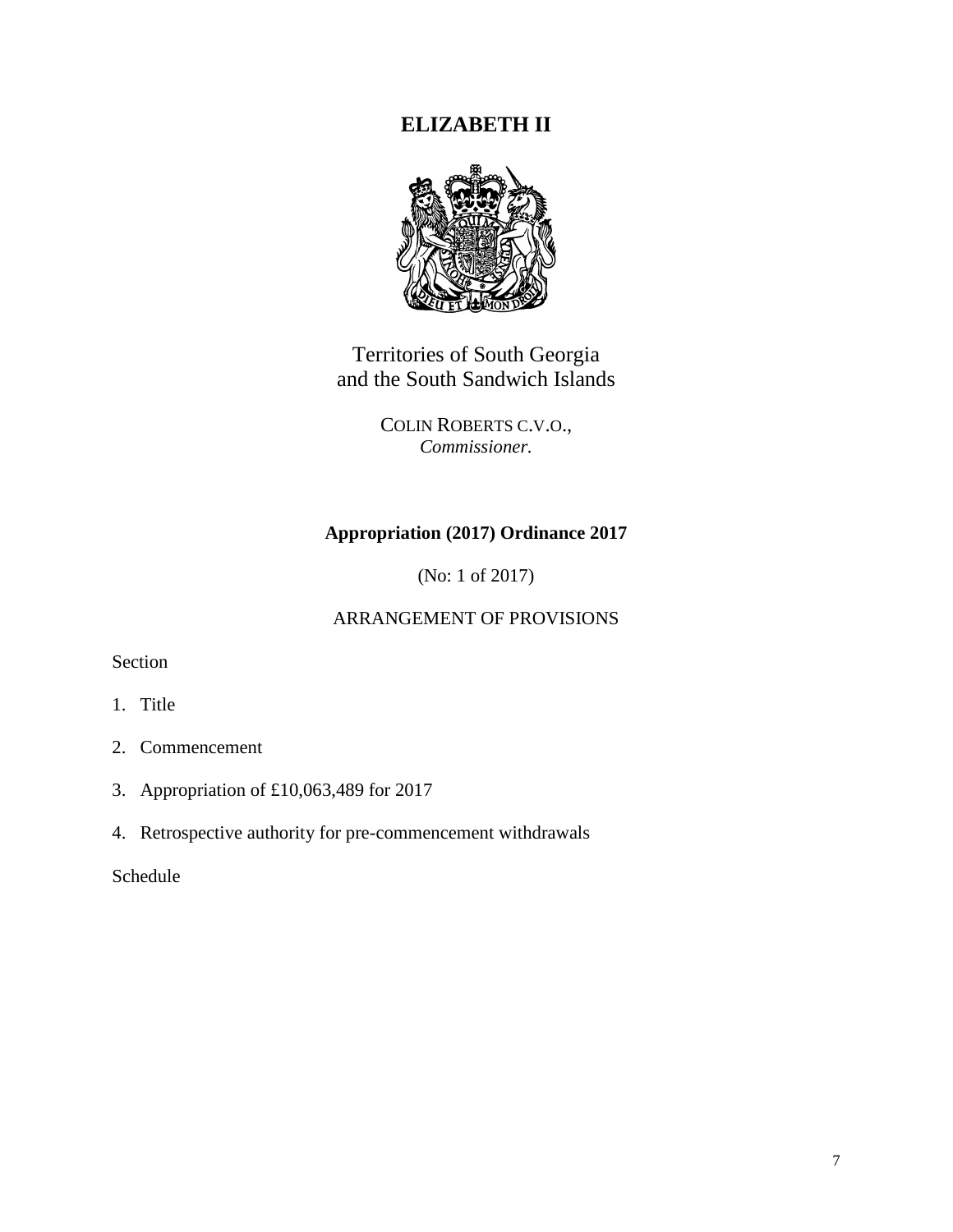# **ELIZABETH II**



Territories of South Georgia and the South Sandwich Islands

> COLIN ROBERTS C.V.O., *Commissioner.*

## **Appropriation (2017) Ordinance 2017**

(No: 1 of 2017)

*(enacted: 27 February 2017) (published: 1 March 2017) (commencement: on publication)*

### AN ORDINANCE

To authorise withdrawals from South Georgia and the South Sandwich Islands funds of money for use during 2017; and for connected purposes.

ENACTED by the Commissioner of South Georgia and the South Sandwich Islands

## **1. Title**

This Ordinance is the Appropriation (2017) Ordinance 2017.

### **2. Commencement**

This Ordinance comes into force on publication in the *Gazette.*

### **3. Appropriation of £10,063,489 for 2017**

(1) The Financial Secretary may withdraw sums of up to £10,063,489 in total from South Georgia and the South Sandwich Islands funds, for use during 2017.

(2) Sums withdrawn under subsection (1) may be applied during 2017 in accordance with the Schedule.